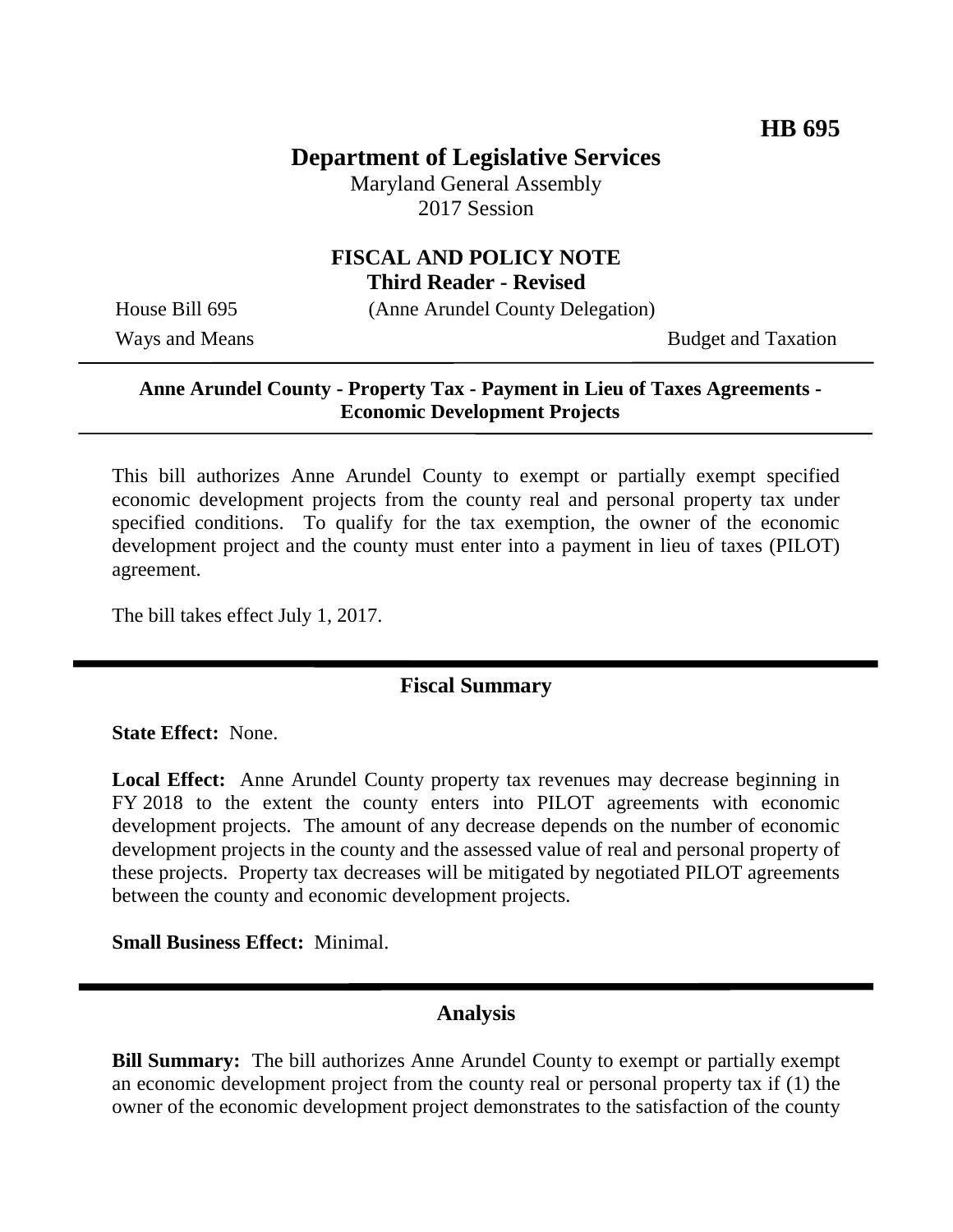executive and county council that the project is an economic development project that provides a public benefit and (2) on or before June 30, 2020, the owner of the economic development project and the county enter into a PILOT agreement, approved by ordinance of the county council. The PILOT agreements must specify (1) any amount that the owner of the economic development project must pay to the county each year in lieu of the payment of county real or personal property taxes during the term of the agreement; (2) any services that the economic development project must provide to the county each year of the term of the PILOT; (3) the term of the agreement; and (4) that each year after the expiration or termination of the agreement, full real and personal property taxes must be payable on the property. The owner of the economic development project and the county may modify any PILOT agreement entered into on or before June 30, 2020, if the modification is approved by ordinance of the Anne Arundel County Council.

An "economic development project" is defined as a real estate development project in Anne Arundel County that consists of newly constructed or rehabilitated commercial property if the property has not been the subject of a condemnation or eminent domain proceeding undertaken for purposes related to the project. A "public benefit" is defined as a unique and quantifiable service to be provided by the economic development project for the benefit of schools, public safety, or other local government services beyond that which would arise generally from a private business development project.

**Current Law:** PILOT is an agreement between a jurisdiction and a developer, business, or landowner that substitutes a negotiated payment for annual real estate taxes that are traditionally due on a property. PILOTs are generally applied to two categories of properties: tax-exempt properties (Class 805); and nonexempt properties (Class 806).

Class 805 properties are exempt from paying all real property taxes but under a PILOT will voluntarily agree to pay the jurisdiction a sum of money that may be calculated as a percentage of the property tax amount or to cover a share of the services the property consumes. This allows the jurisdiction to collect additional revenues to pay for the cost of services from entities that would otherwise be exempt from paying the taxes that fund services.

Class 806 properties are subject to real State, county, and municipal property taxes; however, under a PILOT, the property owner may negotiate an agreement with a jurisdiction to pay a reduced amount over a period of time as an incentive to develop in the area. Governments may enter into these agreements to spur economic development in certain areas.

In fiscal 2016, there were 405 Class 805 PILOTs statewide with a total exempt value of \$527.2 million, as shown in **Exhibit 1**. Over one-half of these PILOTs were in Baltimore City which had 233 Class 805 PILOTs with an exempt value of approximately \$228.3 million. Howard County had one Class 805 PILOT (Johns Hopkins University Applied Physics Laboratory) with an exempt value of \$190.5 million.

HB 695/ Page 2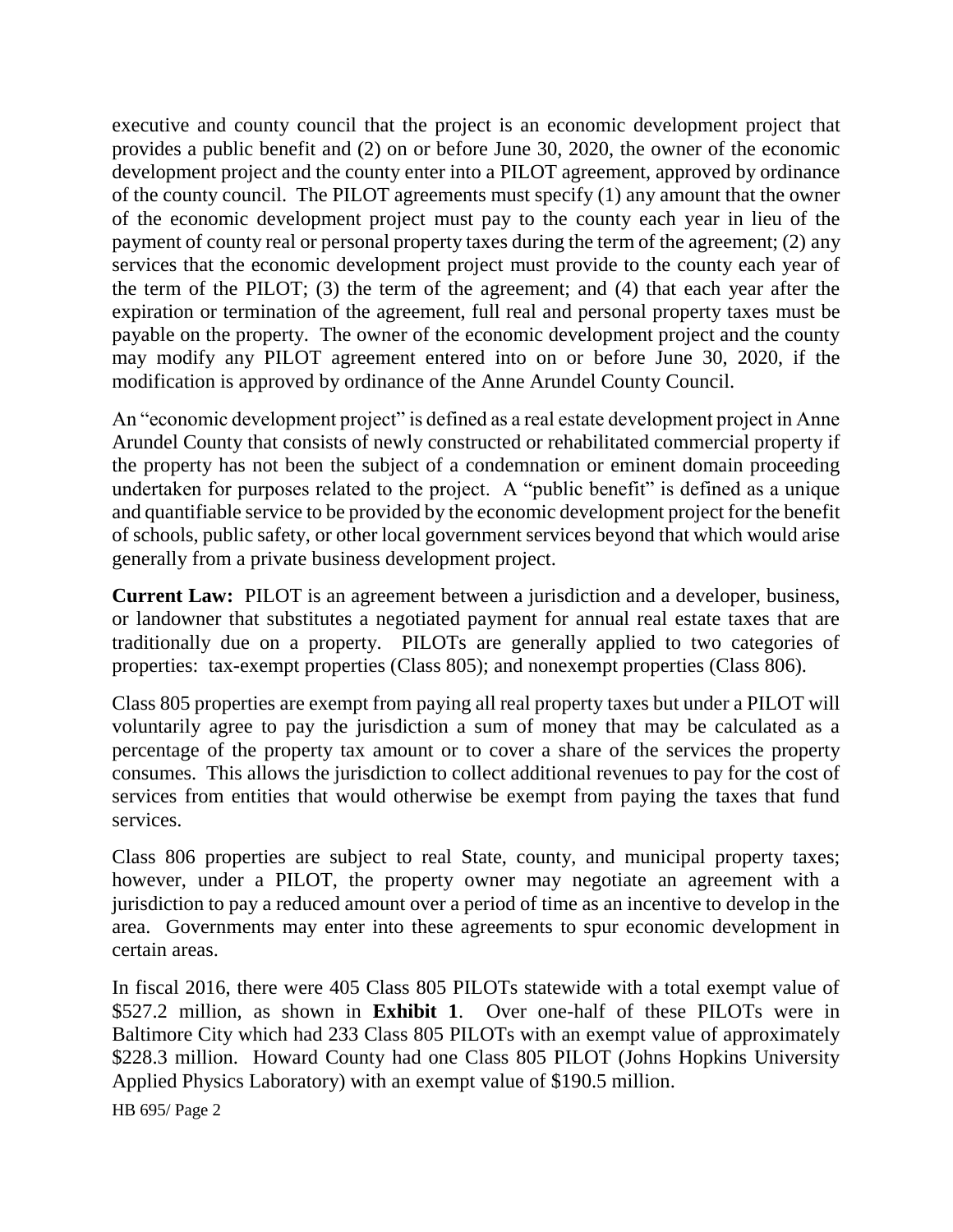In fiscal 2016, there were 317 Class 806 PILOTs statewide with a total exempt value of \$882.9 million, as shown in **Exhibit 2**. Approximately two-thirds of these PILOTs were in Baltimore City which had 200 Class 806 PILOTs with an exempt value of approximately \$565.8 million. Anne Arundel County had 69 Class 806 PILOTs with an exempt value of \$110.6 million.

| I ISLAI 4010          |                  |                            |
|-----------------------|------------------|----------------------------|
|                       | <b>Number of</b> | <b>Total</b>               |
| County                | 805 PILOTs       | <b>805 Exemption Value</b> |
| Allegany              | 20               | \$30,352,000               |
| Anne Arundel          | $\theta$         | $\theta$                   |
| <b>Baltimore City</b> | 233              | 228, 322, 201              |
| <b>Baltimore</b>      | 0                | 0                          |
| Calvert               | $\overline{0}$   | $\overline{0}$             |
| Caroline              | $\overline{0}$   | $\overline{0}$             |
| Carroll               | $\overline{0}$   | $\theta$                   |
| Cecil                 | $\mathbf{1}$     | 4,341,800                  |
| Charles               | $\overline{0}$   | $\overline{0}$             |
| Dorchester            | $\overline{0}$   | $\overline{0}$             |
| Frederick             | 4                | 7,881,833                  |
| Garrett               | $\mathbf{1}$     | 843,300                    |
| Harford               | $\overline{4}$   | 21,469,700                 |
| Howard                | 1                | 190,527,300                |
| Kent                  | $\overline{0}$   | $\overline{0}$             |
| Montgomery            | $\theta$         | 0                          |
| Prince George's       | $\mathbf{1}$     | 9,056,800                  |
| Queen Anne's          | $\overline{0}$   | $\theta$                   |
| St. Mary's            | $\overline{0}$   | $\theta$                   |
| Somerset              | 33               | 19,098,700                 |
| Talbot                | $\overline{2}$   | 3,933,100                  |
| Washington            | 3                | 5,550,700                  |
| Wicomico              | 102              | 5,829,767                  |
| Worcester             | $\theta$         |                            |
| <b>Total</b>          | 405              | \$527,207,201              |

### **Exhibit 1 Properties Subject to Class 805 PILOTs Fiscal 2016**

Source: State Department of Assessments and Taxation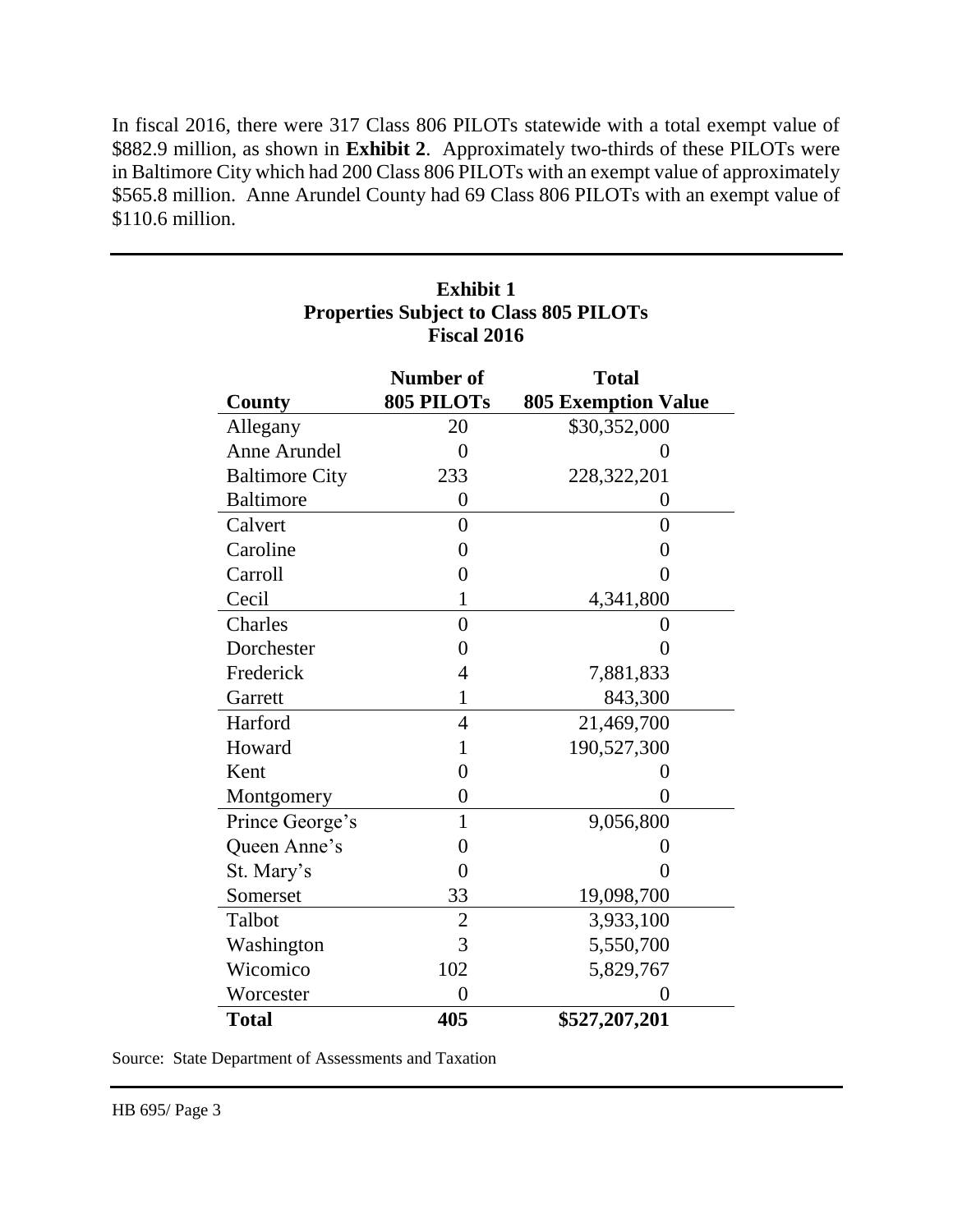| County                | Number of<br>806 PILOTs | <b>Total</b><br><b>806 Exemption Value</b> |
|-----------------------|-------------------------|--------------------------------------------|
|                       |                         |                                            |
| Anne Arundel          | 69                      | 110,589,589                                |
| <b>Baltimore City</b> | 200                     | 565,775,371                                |
| <b>Baltimore</b>      | 38                      | 174,375,234                                |
| Calvert               | $\overline{0}$          | 0                                          |
| Caroline              | 0                       | 0                                          |
| Carroll               | 0                       | 0                                          |
| Cecil                 | $\overline{4}$          | 15,257,000                                 |
| Charles               | $\overline{0}$          | $\overline{0}$                             |
| Dorchester            | 0                       | 0                                          |
| Frederick             | $\mathbf 1$             | 748,600                                    |
| Garrett               | $\overline{0}$          | 0                                          |
| Harford               | $\overline{2}$          | 8,795,766                                  |
| Howard                | $\overline{0}$          | 0                                          |
| Kent                  | 0                       | $\overline{0}$                             |
| Montgomery            | $\overline{0}$          | $\overline{0}$                             |
| Prince George's       | 0                       | $\overline{0}$                             |
| Queen Anne's          | 0                       | $\overline{0}$                             |
| St. Mary's            | $\overline{2}$          | 7,309,367                                  |
| Somerset              | 0                       | 0                                          |
| Talbot                | $\overline{0}$          | $\overline{0}$                             |
| Washington            | 0                       | $\overline{0}$                             |
| Wicomico              | 1                       | $\overline{0}$                             |
| Worcester             | 0                       | 0                                          |
| <b>Total</b>          | 317                     | \$882,850,927                              |

# **Exhibit 2 Properties Subject to Class 806 PILOTs Fiscal 2016**

Source: State Department of Assessments and Taxation

**Background:** The owners of the Maryland Live! Casino plan to build a hotel and conference center at the site of the casino. The hotel is expected to be about 295,000 square feet, have 307 rooms, a spa, and a café. The accompanying event center is expected to be 30,000 square feet. The total project cost is estimated at approximately